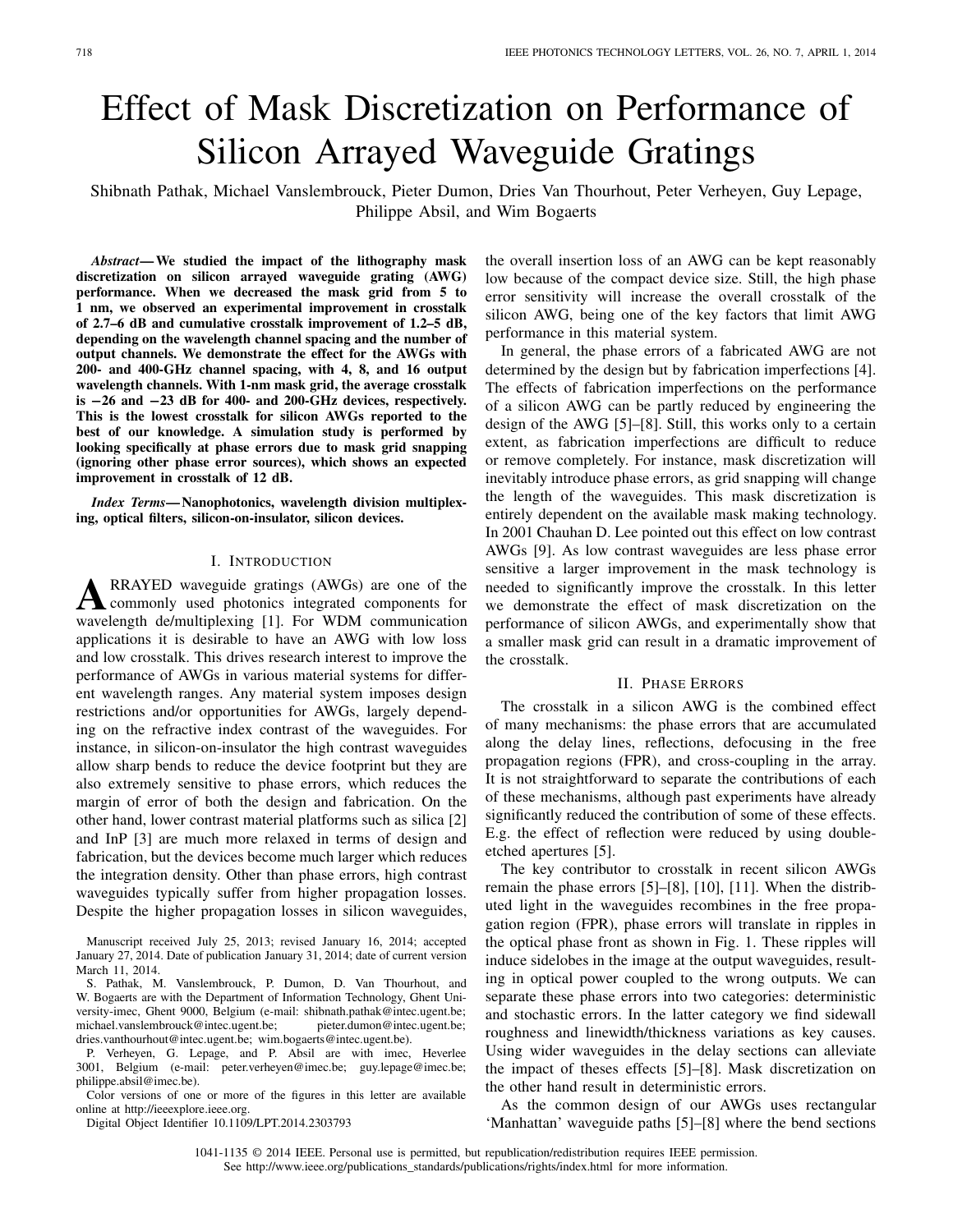

Fig. 1. Schematic diagram of the AWG with ideal delay lines and with phase error affected delay lines.



Fig. 2. The length deviation of a waveguides due to the grid snapping.



Fig. 3. Definition of different crosstalk of an AWG spectrum.

are identical for all delay lines, we first looked at the effect of the mask grid on the straight delay sections of the AWG. The effect is illustrated in Fig. 2. The path for the delay line is calculated along 3 sides of a rectangle (taking into account the length of the bends). During that calculation, the coordinates of the sides are calculated to high precision. However, during subsequent export to a GDSII mask file, the process is snapped to a fixed grid. In practice, we used a 5 nm grid, which means the length deviation in each waveguide could be up to  $\pm 15$  nm, which translates in phase errors of  $\pm \pi/19$ . By going to a 1 nm grid, these variations drop to  $\pm 3$  nm, or phase errors of  $\pm \pi/96$ . While the grid snapping in our mask design is fairly random (a rounding error depending on the calculated delay length), it is a deterministic process: two identically designed AWGs will experience the same phase error contributions from grid snapping. As an example in Fig. 4 we show the length deviations due to the 1 nm and 5 nm grid over the 72 waveguides of a  $16 \times 400$  GHz AWG. The maximum and minimum phase errors over the 72 waveguides introduced by the 5 nm grid discretization are



Fig. 4. The length deviation over the waveguides of  $16 \times 400$  GHz AWG due to 1 nm and 5 nm grid snapping.

 $\pi/22$  and  $-\pi/24$  respectively, which are reduced to  $\pi/142$ and  $-\pi/135$  respectively for the 1 nm grid. As the length deviation is not constant over the array quasi-random phase errors will be introduced, which will increase the crosstalk of the device. But the mask discretization will not effect the waveguide width as the waveguide width (800 nm and 450 nm) is an integer multiply of the mask grid width (5 nm and 1 nm) and the waveguide axis is parallel to the mask grid. If the waveguide is at an angle with the grid this can also introduce line width variations depending on the discretization algorithm as well as the mask preparation and writing procedure. To reduce the impact of angled discretization algorithms, we prefer to use Manhattan layouts, which are also very suitable for the silicon waveguides with micrometer-scale bends. We studied the effect of the phase errors through simulation and experimentally, by designing and simulating a set of identical AWGs on both a 1 nm and a 5 nm grid, and fabricating them side-by-side.

Usually the crosstalk of an AWG is characterized by the single channel crosstalk floor which is the crosstalk floor measured with one active input channel. Under operational conditions when all the input channels are active, the crosstalk of all channels (which is further referred to as the cumulative crosstalk) will be added linearly, which results in a much higher effective crosstalk. In Fig. 3 the conventional crosstalk and the cumulative crosstalk of the center channel are indicated: the conventional crosstalk is defined by the difference between the crosstalk floor and the peak power of the channel. We define the cumulative crosstalk as the difference between the peak power in the channel and the cumulative power coupled to the other channels, added up over the wavelength band of the channel. The cumulative crosstalk has two major contributions: at the edges of the wavelength band it is dominated by the slope of the nearest neighbor channel (further referred to as neighboring channel contributed crosstalk) and the center part which is mainly caused by phase errors (further referred to as phase error contributed cumulative crosstalk). The neighboring channel contributed crosstalk depends on the channel bandwidth, which can be decreased by increasing the number of waveguides used in the array [7].

#### III. DESIGN

To elaborate the effect of mask discretization on the performance of a SOI AWG we designed a set of AWGs with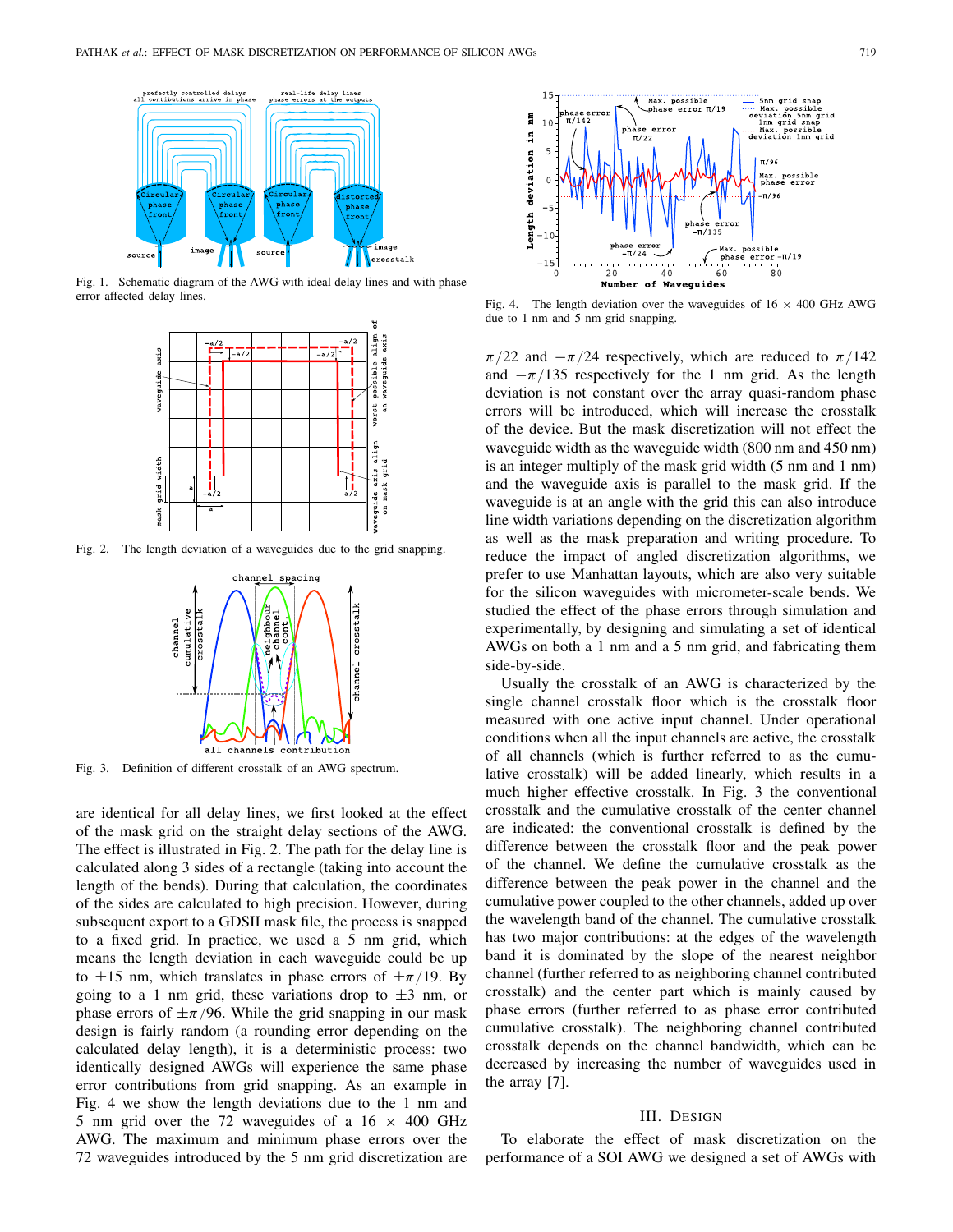

Fig. 5. Simulated transmission spectrum of  $16 \times 400$  GHz AWG (8th channel) for 1 nm, 5 nm and without grid snapping.

4, 8 and 16 wavelength channels AWGs for both 200 GHz and 400 GHz channel spacings. The AWGs were designed for IMEC's passive silicon photonics platform, using a 220 nm thick silicon guiding layer on top of a 2  $\mu$ m oxide layer using a double etch process: a 220 nm deep etch to define high contrast photonics wires and a 70 nm etch to define grating couplers and low contrast waveguides (also referred as shallow etch). Patterns were defined using 193 nm UV lithography. See [7], [8] for further design details of the SOI AWGs. We used the same design to generate two set of AWGs on the same mask with 1 nm and 5 nm grid snapping. Independent of channel spacing, for the same number of wavelength channels we used the same number of waveguides: 24, 40 and 72 waveguides for 4, 8 and 16 channels AWGs respectively. For an equal number of wavelength channels and an equal number of waveguides the delay length of the 200 GHz device will be twice the delay length of the 400 GHz device. This will increase the influence of phase errors due to the sidewall roughness.

### IV. SIMULATION

The AWGs were simulated using a semi-analytical model [7] integrated in our design software (IPKISS) [12], [13]. As we want to illustrate the effect on the crosstalk due to the phase errors introduced by the grid snapping we didn't include any stochastic phase error due to sidewall roughness in the simulation. Fig. 5 shows the simulated spectral response of the 8th channel of the 16×400 GHz AWG without grid snapping, and for 1 nm and 5 nm snapping. The simulation indicates, as expected, that the insertion loss will not be affected significantly while the crosstalk floor will increase due to the coarser mask grid. In the simulation we can see that the crosstalk is improved by 12 dB as we change the grid from 5 nm to 1 nm. In this simulation, we did not take into account discretization of the waveguide bends. The additional phase errors contributed due to bend discretization will vary depending on the discretization algorithm, as well as the grid.

### V. EXPERIMENT

We fabricated those devices on a 200mm SOI wafer. They were discretized on a 1 nm and 5 nm grid, and positioned side by side on the same photomask and fabricated together in the same process. To characterize the AWGs the input and output channels are connected to 1D grating couplers and we normalize the transmission spectrum of the AWGs to that of a



Fig. 6. Experimental transmission spectrum of  $16 \times 200$  GHz AWG using 5 nm and 1 nm grid snapping. Black line indicate the cumulative power of the device.

straight waveguide with the same type of grating couplers. The optical fibers are aligned to the grating couplers with an automated alignment setup, which uses a reproducible and wavelength-corrected algorithm to align with an accuracy of 0.01  $\mu$ m in X, Y, Z directions.

Figs. 6 and 7 show the measured spectral responses of  $16\times200$  GHz and  $16\times400$  GHz AWGs using 5 nm and 1 nm grid snapping. For the 16×400 GHz AWGs the crosstalk floor drops from  $-21$  dB (for the 5 nm grid) to  $-26$  dB (for the 1 nm grid) [14]. For the  $16\times200$  GHz AWGs the crosstalk floor drops from  $-19.8$  dB (for the 5 nm grid) to  $-22.5$  dB (for the 1 nm grid). We see that the crosstalk is substantially higher than the simulated AWGs, because other crosstalk mechanisms are still present, mainly the phase error contribution of the sidewall roughness, which is also the reason behind the smaller improvement for the 200 GHz device as the delay length is double that of the 400 GHz AWGs: 21.86  $\mu$ m for 16  $\times$  200 GHz and 10.93  $\mu$ m for  $16 \times 400$  GHz AWGs. The cumulative crosstalk is  $-17$  dB and −22 dB for 400 GHz AWGs using the 5 nm and 1 nm grid, respectively. For 200 GHz AWGs the cumulative crosstalk improves from −15 dB for 5 nm grid to −17 dB for the 1 nm grid. Figs. 6 and 7 show that for 5 nm grid devices the neighboring channel contributed cumulative crosstalk is almost equal to the phase error contributed cumulative crosstalk as the channel overlap is minimal. For the 1 nm grid the neighboring channel contributed cumulative crosstalk is dominating due to the reduction of the discretization induced phase errors. This neighboring channel contributed cumulative crosstalk can be improved further by increasing the number of waveguides used in the array.

Other AWGs, with different channel counts, show similar improvements as listed in Table I. From Table I we can see that with a fixed number of output channels when we decrease the channel spacing the improvement of the crosstalk reduces because of longer delay length. The situation is much more